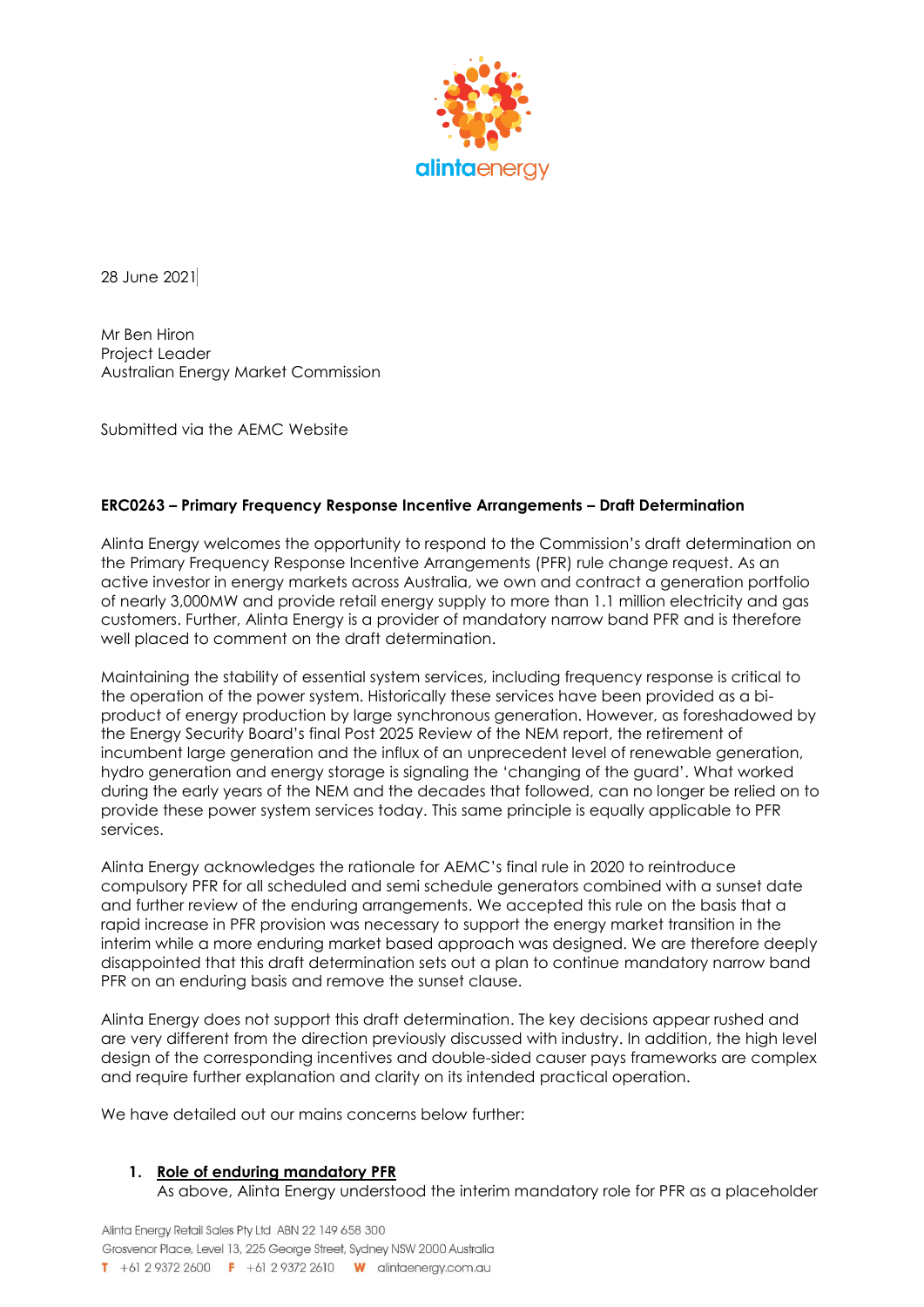to accommodate immediate impacts to frequency resulting from changes to the generation mix across the NEM and that the sunset period was to be used to develop an enduring alternative market based arrangement or similar. Indeed, while we are not a participant on the AEMC's PFR Technical Work Group (PFR TWG), we also understood that this was the intended enduring direction (in some form) that was being discussed with the working group, in line with the ESB's positioning on 'valuing missing markets'. However, the draft determination presents a very different and unpalatable approach, supported largely by AEMO as technical advisers and backed up (in part) by independent consultants. While it appears simple and cost-efficient to continue to mandate PFR and remove the sunset clause, this approach fails to provide a suitable longer term investment signal to adequately incentivise voluntary PFR into the future.

We note that the AEMC's independent consultant, GHD, in part, agreed that a key risk with this model is that without a suitable incentive regime, the same PFR problems pre the 2020 final rule would likely reoccur following the retirement of incumbent synchronous (thermal) generation. In their words, GHD postulated:

*"Looking further ahead, we see that there may be a need to establish stronger market arrangements that provide a greater level of certainty for system operation and send the right price signals to the market for provision of future PFR capacity (reserves), particularly in the lead up to the retirement of a large number of the NEM's coal fired generating fleet at the end of this decade, and beyond……The importance of ensuring sufficient PFR reserve is available cannot be understated and hence there is a need to value it." 1* 

In Alinta Energy's view, development of the market arrangements outlined by GHD will take some time to design and implement by the late 2020's. We therefore strongly encourage the AEMC to revise its draft determination by reconsidering (in conjunction with its PFR TWG and via broader stakeholder consultation) the best way to value PFR provision. In the meantime the sunset clause should be extended until a pathway to a suitable market arrangement has been established.

# **2. Lack of transparency has increased sovereign risk**

Alinta Energy is concerned with the differing discussions that have been held with AEMO and the industry, including the TWG. As above, our understanding was that the AEMC and its TWG had been working collaboratively and constructively together to design a suitable market arrangement and incentive regime.

Alinta Energy also notes that in good faith, generators in the NEM may have decided to defer an PFR exemption application or undertake further investment (such as retrofitting for improved PFR capability) based on previous policy positions presented by the AEMC in its 2020 final report, its December 2020 Directions Paper and the ESB's Post 2025 Review of the NEM recommendation on ESS markets. Specifically, the AEMC's view in its December 2020 paper stated<sup>2</sup>:

*"The initial position is that pathway two [Revise the Mandatory PFR arrangement by widening the frequency response band and develop new FCAS arrangements for the provision of PFR during normal operation] is likely to provide a balance between providing operational certainty and system resilience while incorporating new market arrangements that are likely to promote efficient investment in, and efficient operation and use of, electricity services for the long term interests of electricity consumers. The* 

<sup>1</sup> [https://www.aemc.gov.au/sites/default/files/2021-](https://www.aemc.gov.au/sites/default/files/2021-09/GHD_Enduring%20Primary%20Frequency%20Response%20Final%20Report%20Final.pdf)

[<sup>09/</sup>GHD\\_Enduring%20Primary%20Frequency%20Response%20Final%20Report%20Final.pdf;](https://www.aemc.gov.au/sites/default/files/2021-09/GHD_Enduring%20Primary%20Frequency%20Response%20Final%20Report%20Final.pdf) page ii

<sup>2</sup> [https://www.aemc.gov.au/sites/default/files/2020-](https://www.aemc.gov.au/sites/default/files/2020-12/Frequency%20control%20rule%20changes%20-%20Directions%20paper%20-%20December%202020.pdf)

[<sup>12/</sup>Frequency%20control%20rule%20changes%20-%20Directions%20paper%20-](https://www.aemc.gov.au/sites/default/files/2020-12/Frequency%20control%20rule%20changes%20-%20Directions%20paper%20-%20December%202020.pdf) [%20December%202020.pdf](https://www.aemc.gov.au/sites/default/files/2020-12/Frequency%20control%20rule%20changes%20-%20Directions%20paper%20-%20December%202020.pdf)